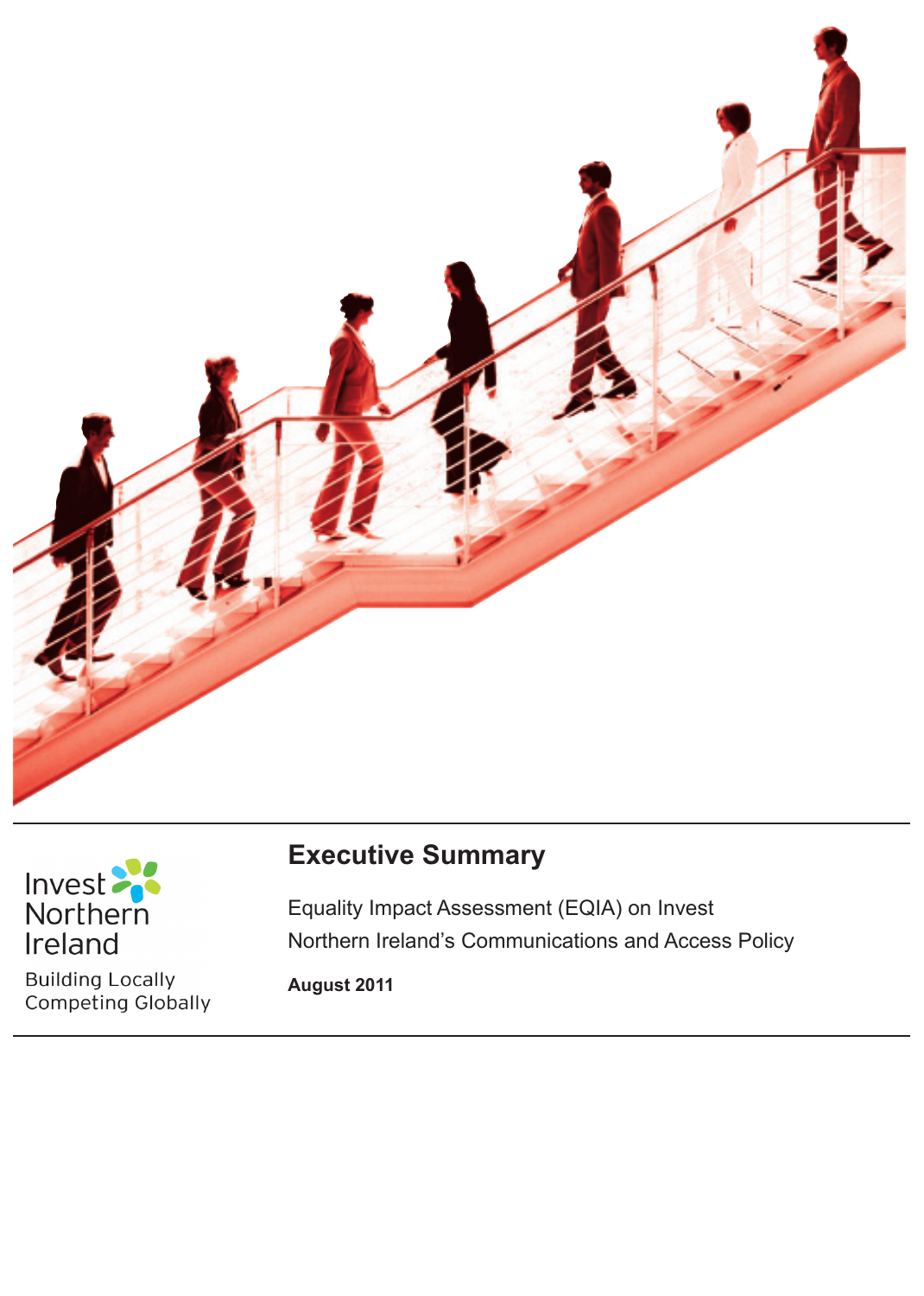## **Executive Summary**

This Equality Impact Assessment (EQIA) report relating to Invest NI's "Communication and Access Policy" has been drafted as a part of Invest NI's equality commitments under Section 75 of the Northern Ireland Act 1998. Its purpose is to consider, from a Section 75 perspective, how the organisation interacts both, externally with its clients and the Northern Ireland Business Base, as well as internally with its staff.

The main objective of the report is to ensure that Invest NI assesses and records the likely impact of communication methods, on the nine Section 75 groupings, from both an internal and an external perspective.

This EQIA will continue to demonstrate Invest NI's ongoing commitment to anticipating the consequences of its policies on the Section 75 groupings and make sure that, as far as possible, any negative consequences are minimised and that opportunities for promoting equality of opportunity are maximised.

This final report has been written following public consultation carried out in line with the Equality Commission Guidance. Invest NI will now monitor the impact of the policies to identify any further adverse differential impacts and will publish the results of the monitoring.

### **Policy Aim**

Invest NI's core business depends on accessing and communicating efficiently and effectively with all clients, companies, individuals or organisations with an interest in the Northern Ireland economy and its labour market. The aim of the Invest NI Communications and Access Policy is: "As far as is reasonably practicable, and within available resources, to provide access to, and communications with, its staff, businesses and services in a fair, transparent and inclusive manner, mindful of corporate objectives and best value principles."

### **Consideration of Available Data and Research**

Having considered a wide range of data and research findings and considered any adverse impact which may arise, Invest NI will take the following actions in respect of the outcomes of the findings of this EQIA:

1. Invest NI will work increasingly closely with DETI, other departments and the private, voluntary and community sectors, to contribute towards addressing any existing and emerging inequalities in the Northern Ireland labour market.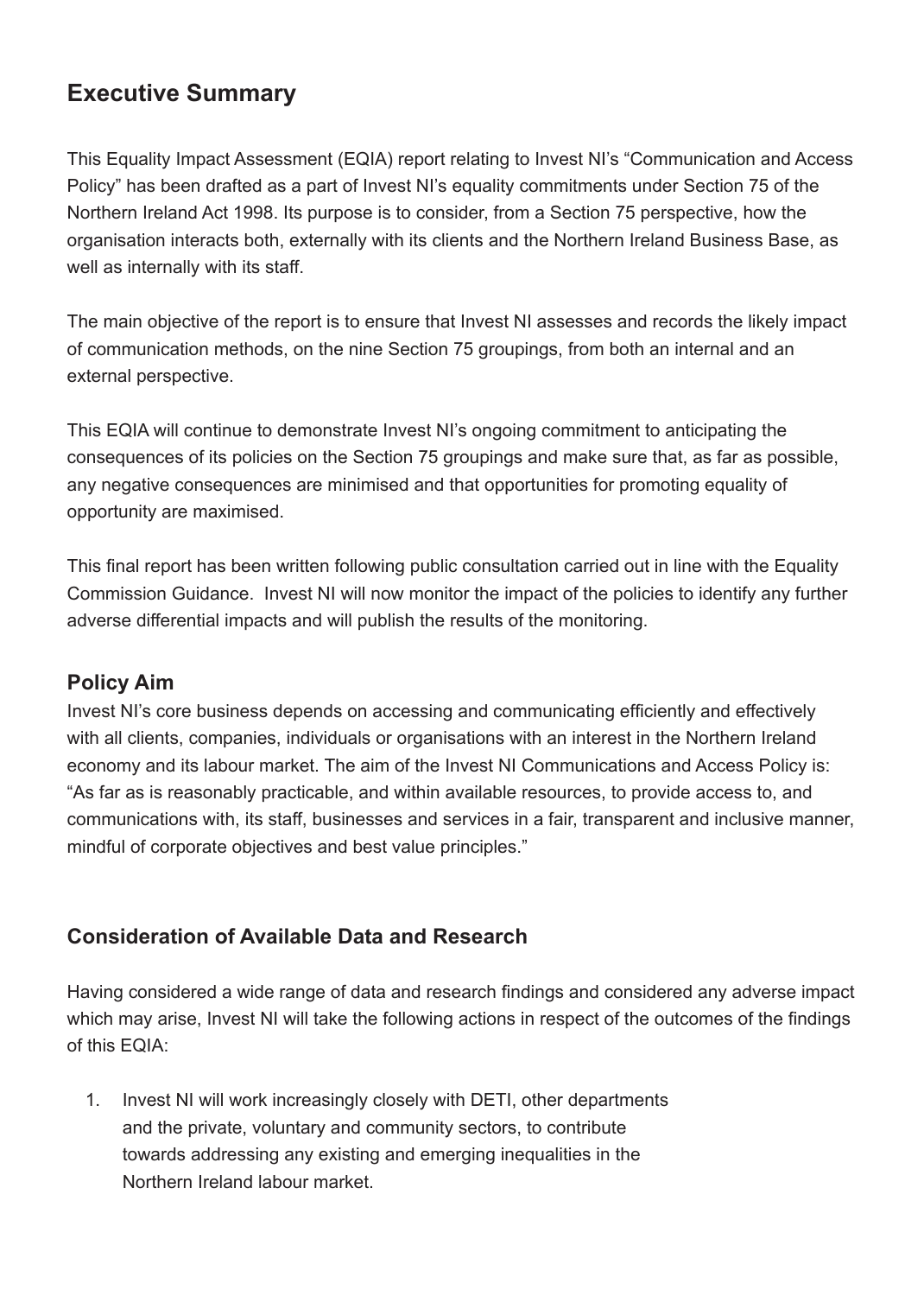- 2. Invest NI will continue to adopt an appropriate methodology for monitoring its clients and support services with regard to appropriate Section 75 grounds. It will also remain responsive to emerging equality of opportunity issues associated with the labour market. By way of example, projects have addressed or are currently addressing the needs of, for example, women entrepreneurs and those with dependants (e.g. promotion of childcare voucher schemes).
- 3. In line with the Equality Commission's Guide to Promoting Good Relations, Invest NI will refine its Good Relations Strategy and will consider appropriate positive action measures to support this strategy. This work will follow on from any new guidance on good relations to emerge from the Executive and government departments, including OFMDFM, over coming months.
- 4. Ongoing training of all staff in relation to equality of opportunity and Section 75 responsibilities will remain a corporate priority. Where external agents or consultants work alongside Invest NI then their contractual responsibilities to meet Invest NI's Section 75 obligations will continue to be made clear through the Central Procurement Directorate's (CPD) contract.
- 5. The selection criteria that apply to any support, scheme or programme operated by Invest NI will continue to promote equality of opportunity. Where additional criteria are introduced, for example to target an industrial sector or geographical area, then these will be clearly defined and set out, and any potential adverse impacts associated with these criteria will be considered and, as appropriate, mitigated.
- 6. Each programme will make explicit, in all documentation, that materials can be made available in alternative formats where necessary and on request for those who are not able to access written English.
- 7. For those who are not fluent in English, we will continue to ensure that appropriate translation services are made available during early stages of support. However, such support will be on the clear understanding that the operation of an effective and efficient business in the medium to longer term is likely to require fluency in English among senior management and key staff.
- 8. We will continue to take forward our Disability Action Plan through informed interventions and appropriate consultations with representative bodies.
- 9. Working with appropriate representative groups, we will continue to ensure all our premises, facilities and venues are fully accessible to those with a disability. This will include ensuring, for example, that textphone numbers are added to staff and office contact details.
- 10. While web-based systems continue to provide an efficient means of communication, both internally and externally, mindful of the 'digital divide' we will continue to be responsive to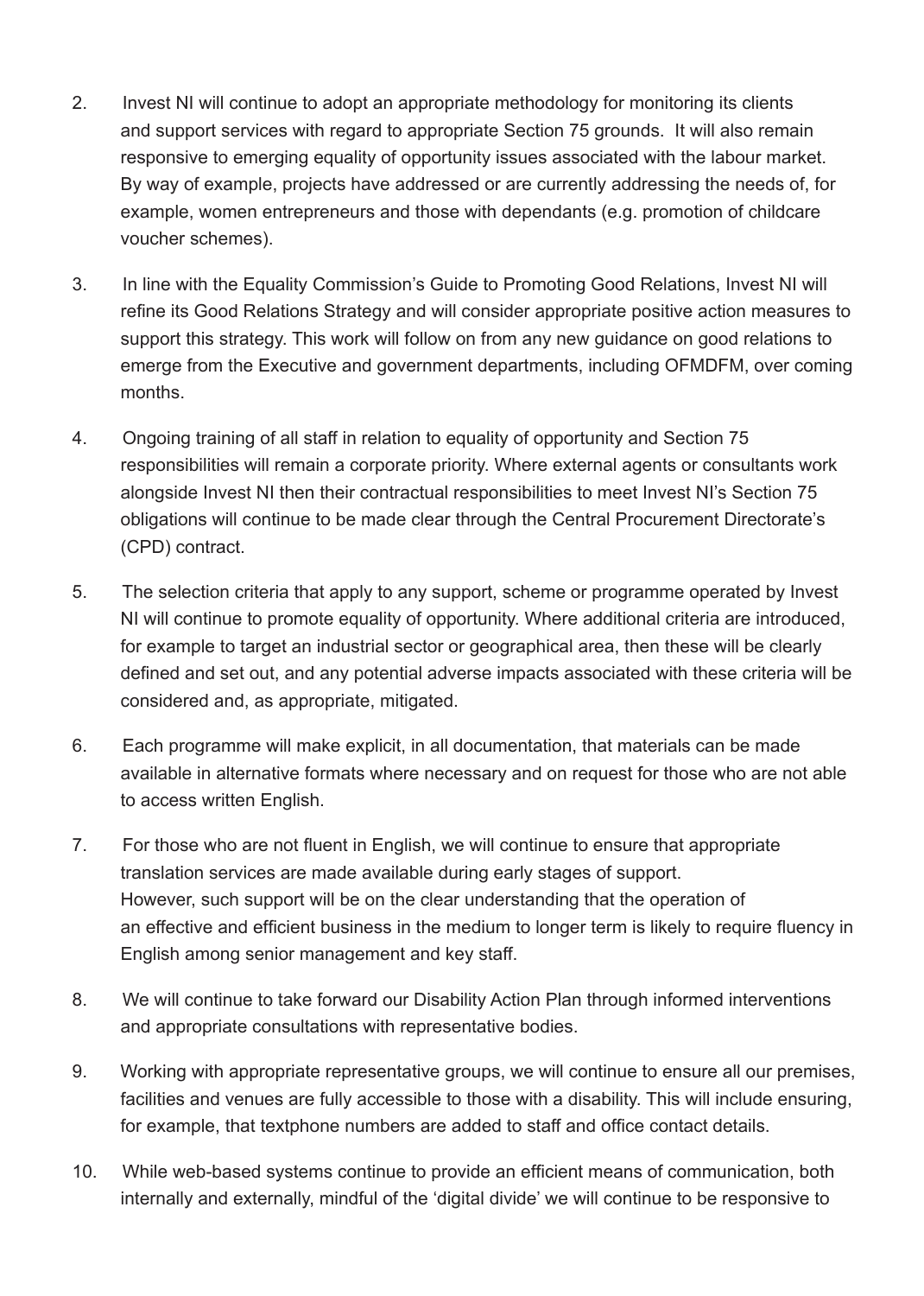the needs of those who may be less able to access computers and information technology  $(IT)$ .

11. Reflecting on the Transform Programme (the current Invest NI internal change programme) currently underway, Invest NI is likely to undergo substantial changes over the coming period. This strategic change programme, which is seeking to accelerate the impact of Invest NI's support to Northern Ireland businesses, will evaluate the potential for us to improve productivity by engaging with and supporting a wider customer base than is currently the case.

 This programme is likely to affect NI businesses that are VAT registered (excluding agriculture) and who have the potential to grow sales outside of Northern Ireland. Transform aims to improve the performance and impact of Invest NI's interactions; embed a customer-led service culture at all levels; enhance the customer experience of Invest NI and bring clarity to product and service offerings through streamlined and simplified services. All stages of implementation will be subject to Scrutiny under Section 75, including screening and EQIAs as appropriate.

These measures, when implemented, should further equality of opportunity generally, in compliance with Invest NI's obligations under Section 75 of the Northern Ireland Act 1998. As previously stated in our Equality Scheme, the amended policies will be regularly monitored to ensure that no adverse impact occurs.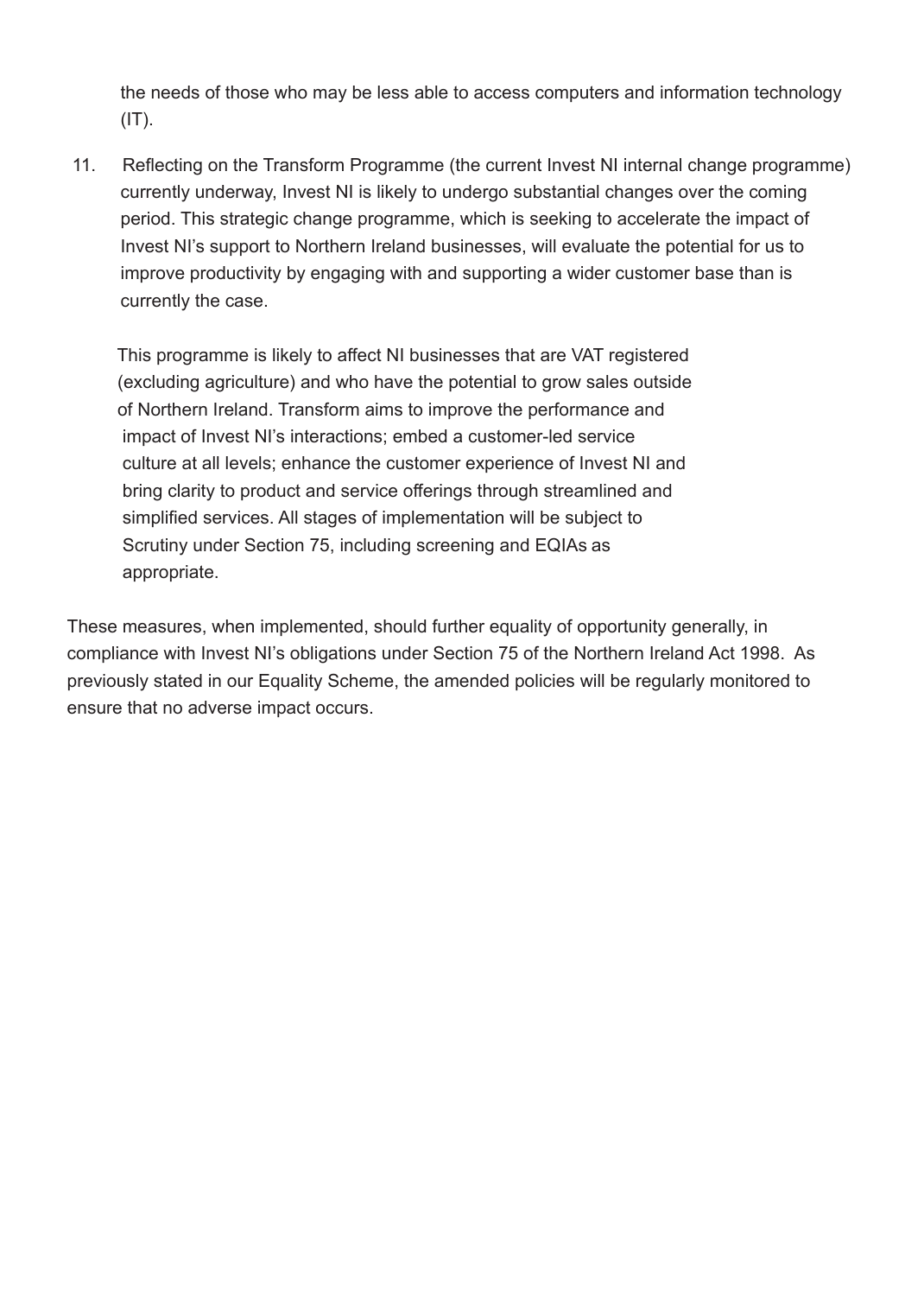#### **Final Report**

Further copies of this final EQIA report are available on Invest NI's website at www.investni.com/ equality

If you have any queries about this document, and its availability in alternative formats (including Braille, disk, large print, audio cassette, and in minority languages to meet the needs of those whose first language is not English) then please contact:

**Pamela Marron/Joanne Stewart Equality Manager Invest Northern Ireland 3rd Floor Bedford Square Bedford Street Belfast BT2 7ES**

Email**: pamela.marron@investni.com joanne.stewart@investni.com**

Telephone**: 028 9069 8273**/**8780;** Textphone**: 028 9069 8585;**  Fax: **028 9043 6536**